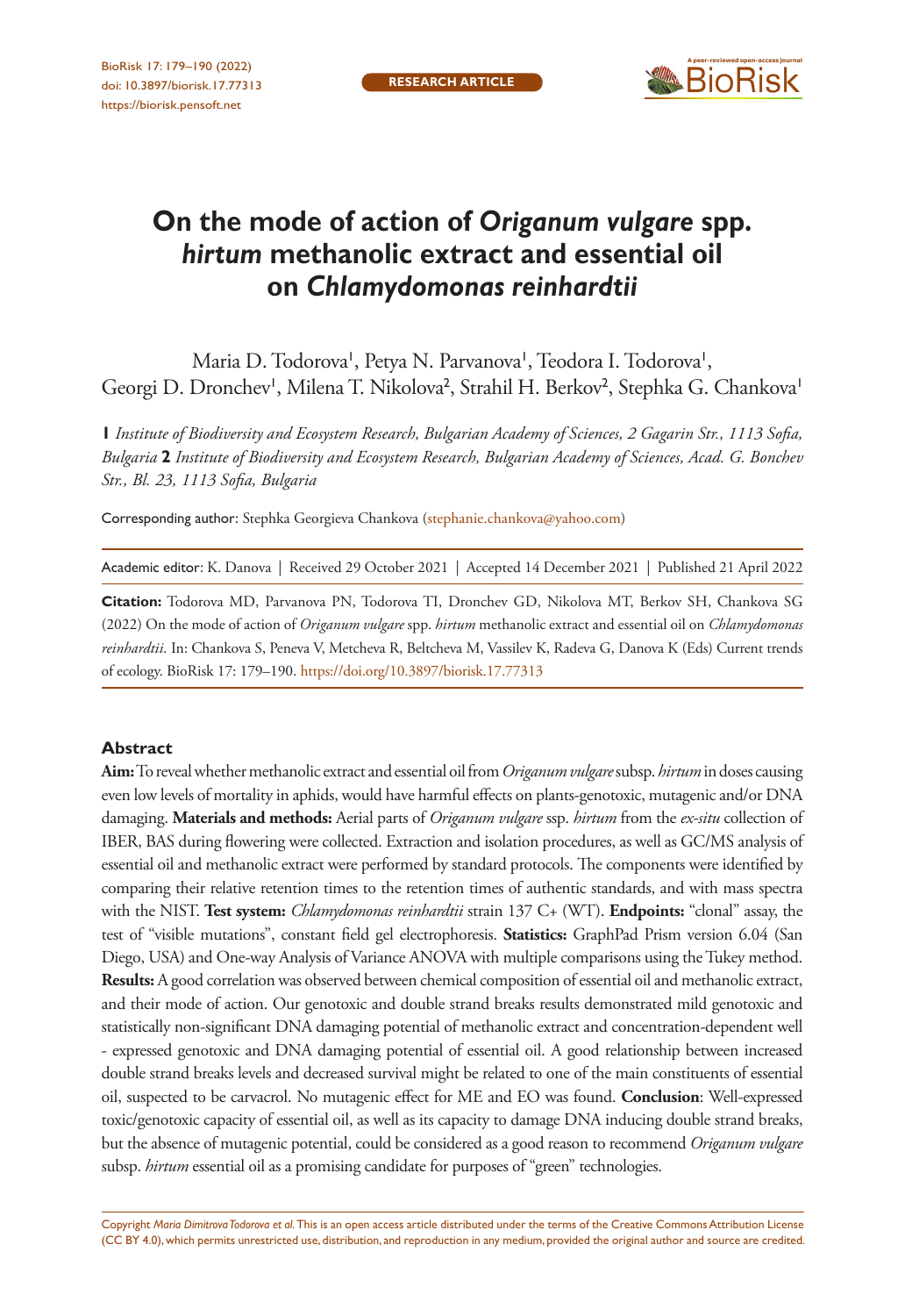#### **Keywords**

Cell survival, *Chlamydomonas reinhardtii*, DSBs, mutations, *Origanum vulgare* spp. *hirtum* methanolic extract, *Origanum vulgare* spp. *hirtum* essential oil

### **Introduction**

For decades, the application of chemical / synthetic pesticides has been the most effective and common tool for weed, and pests control in agriculture. Unfortunately, their long-term use negatively affects the environment and biota, including human health (Gill and Garg 2014; Chu and Karr 2017; Böcker et al. 2019) due to the low biodegradability of most of them, and their ability to accumulate in the basic environmental matrices (Ali et al. 2019). On the other hand, many target organisms have increased their resistance to certain groups of pesticides that has provoked the development and release of new groups of chemical compounds (Heap 2021). As of 28 October 2021, the International Herbicide Resistant Weed website reported that 266 weed species (153 dicots and 113 monocots) were resistant to 164 different herbicides (Heap 2021). These alarming data "force" the scientific community to look for an environmentally-friendly solution for successful control of weed populations (Gnanavel 2015; Stankovic et al. 2020), and increased target specificity, as well as rapid degradation of the active substance (Cordeau et al. 2016).

Plants-based bioactive compounds with pesticide and/or herbicidal potential have been the focus of scientists for at least three decades (Balandrin and Klocke 1988; Gerwick and Sparks 2014; Fouad et al. 2015; Bona et al. 2016; Della Pepa et al. 2019; Elshafie et al. 2019; Gruľová et al. 2020) due to their chemical composition (Araniti et al. 2018; Jankowska et al. 2018; Lins et al. 2019).

Till now, the question of whether and how plants' essential oils or/and extracts could be effectively used for the purposes of "green agro chemistry" is ongoing. New information has been gathered about their insecticidal and inhibitory activity on seed germination and weed seedling growth (Matković et al. 2018; Nikolova and Berkov 2018; Stankovic et al. 2020), but information about their mutagenic, and/or DNA damaging effects are scarce (Karpouhtsis et al. 1998; Llana-Ruiz-Cabello et al. 2018).

This investigation was based on our previous finding that *Origanum vulgare* ssp. *hirtum* extracts and essential oil negatively affect *Myzus persicae* survival (Parvanova et al. 2020). Here, using *C. reinhardtii* as a plant test system, we aimed to reveal whether methanolic extract and essential oil of *Origanum vulgare* subsp. *hirtum* in doses causing even low levels of aphid's mortality would have harmful effects on plants – genotoxic, mutagenic, and/or DNA damaging.

*C. reinhardtii* was chosen because it is a robust model test-system in environmental mutagenesis (Chankova et al. 2006, 2013; Dimitrova et al. 2007, 2009, 2014; Chankova and Yurina 2012; Chen et al. 2012; Kopaskova et al. 2012; Jamers et al. 2013; Melegari et al. 2013; Aksmann et al. 2014; Angelova et al. 2014; Boenigk et al. 2014; Chalifour et al. 2014; Almeida et al. 2019; Xu et al. 2019; Todorova et al. 2020).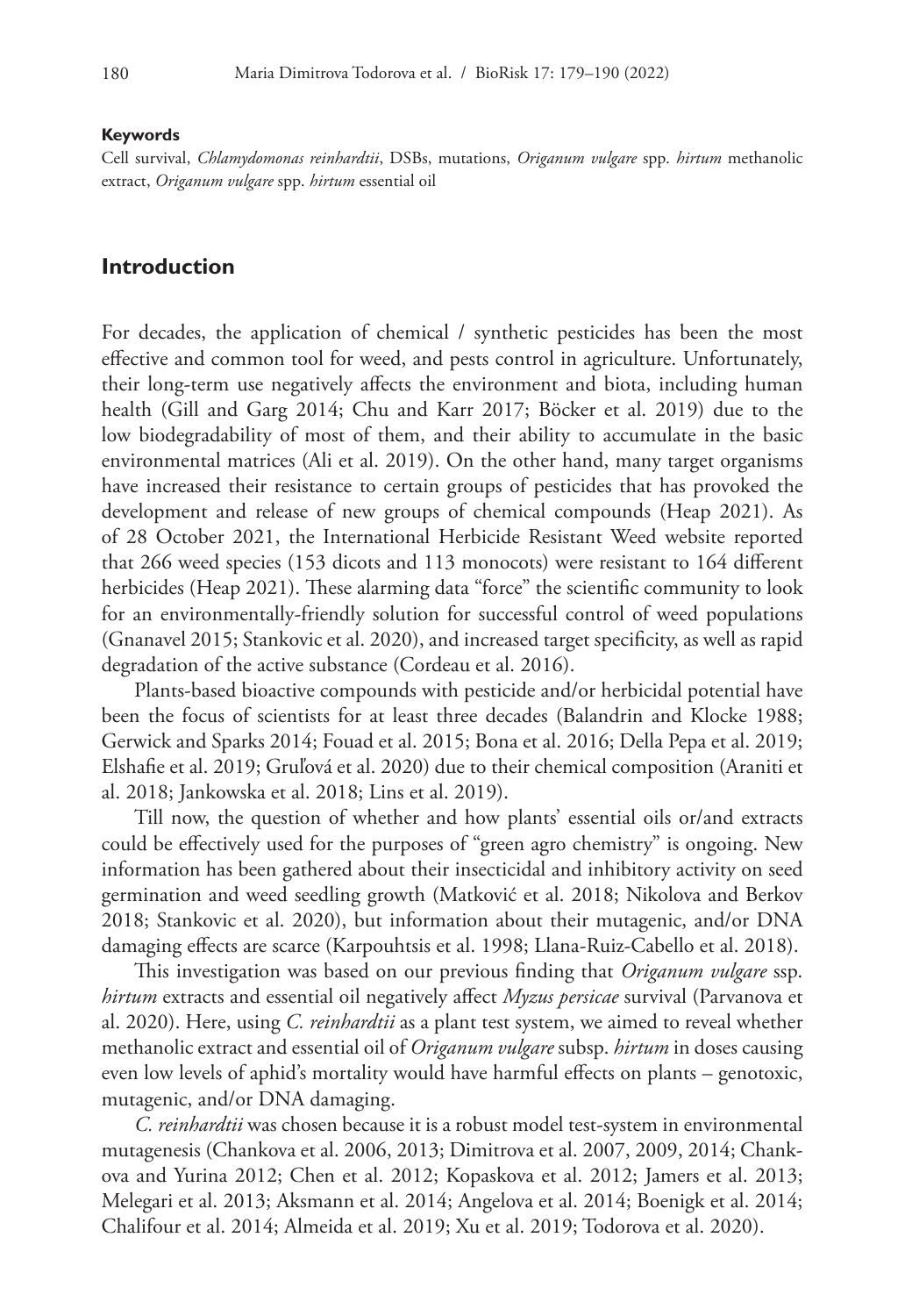# **Materials and methods**

**Plant materials.** Aerial parts of *Origanum vulgare* ssp. *hirtum* were collected during the flowering stage from the *ex-situ* collection of the Institute of Biodiversity and Ecosystem Research (IBER), [http://www.iber.bas.bg/sites/default/files/projects/plantscol](http://www.iber.bas.bg/sites/default/files/projects/plantscollection/index.html)[lection/index.html](http://www.iber.bas.bg/sites/default/files/projects/plantscollection/index.html).

**Preparation of methanolic extract (ME).** Air-dried, ground aerial parts of the species were extracted with methanol by classical maceration for 24 h. After filtration, the organic solvent was evaporated and the resulting crude extract was subjected to further analysis.

**Isolation of essential oil (EO).** The essential oil was extracted on a Clevenger apparatus by water distillation from 50 g dry plant material in a flask with 500 ml water for 2 h.

**GC/MS analysis of EO and ME.** For GC/MS analysis, 50 mg of methanolic extract was silylated with 50 µl of N, o-bis- (trimethylsilyl) trifluoroacetamide (BSTFA) in 50 µl of pyridine for 2 h at 50 °C. The spectra were recorded on a Thermo Scientific Focus GC combined with a Thermo Scientific DSQ mass detector as described previously (Berkov et al. 2021). The chromatographic conditions for EO analysis were described by Traykova et al. (2019). The quantities of the compounds have been expressed as the percentage area of the total peaks' area of the chromatogram. The components were identified by comparing their mass spectra and retention indices (RI) to known compounds from the literature, National Institute of Standards and Technology (NIST) and home-made MS databases.

**Toxicity/Genotoxicity** *–* a "clonal" assay, based on colony forming ability, was performed (Dimitrova et al. 2007). *C. reinhardtii* WT137C was cultivated at standard conditions – light of 70 µmol·m<sup>-2</sup>·s<sup>-1</sup> and t = 25  $\pm$  3 °C to the end of the exponential and the beginning of the stationary phase. Concentrations of МЕ and ЕО – 250, 500, 750, 1000 ppm, as well as exposure time, were defined previously. Two negative controls – Sager-Granick liquid medium (SG) and 1000 ppm DMSO as a solvent, and one positive control – Nurelle D at the commercially- recommended concentration of 500 ppm for insects, were used. Both survival fraction (SF) (Bryant 1968) and three levels of lethality were calculated (Lidanski 1988).

**Mutagenicity –** test of "visible mutations", based on the changes in size, morphology, and pigmentation of surviving colonies, was applied. The method and calculations of a percentage of induced mutant colonies and index of mutagenicity (IM) were described by Dimitrova et al. (2007). When IM < 2.5 – no mutagenic effect is identified, when IM is in the range of 2.5 to 10, the mutagenic effect is mild, and when  $IM > 10$ , the mutagenic effect is moderate to strong.

**DNA –** the damaging potential of both ME and EO was evaluated by CFGE (Constant Field Gel Electrophoresis) (Chankova and Bryant 2002). The advantage of this method is well described by (Chankova et al. 2007). After electrophoresis ended, the gel was visualised in UV light and captured with a digital camera and the GeneSnap programme (SynGene). The images were analysed with GeneTools software (SynGene). The fraction of DNA released (FDR) from the wells was calculated according to Chankova et al. (2009).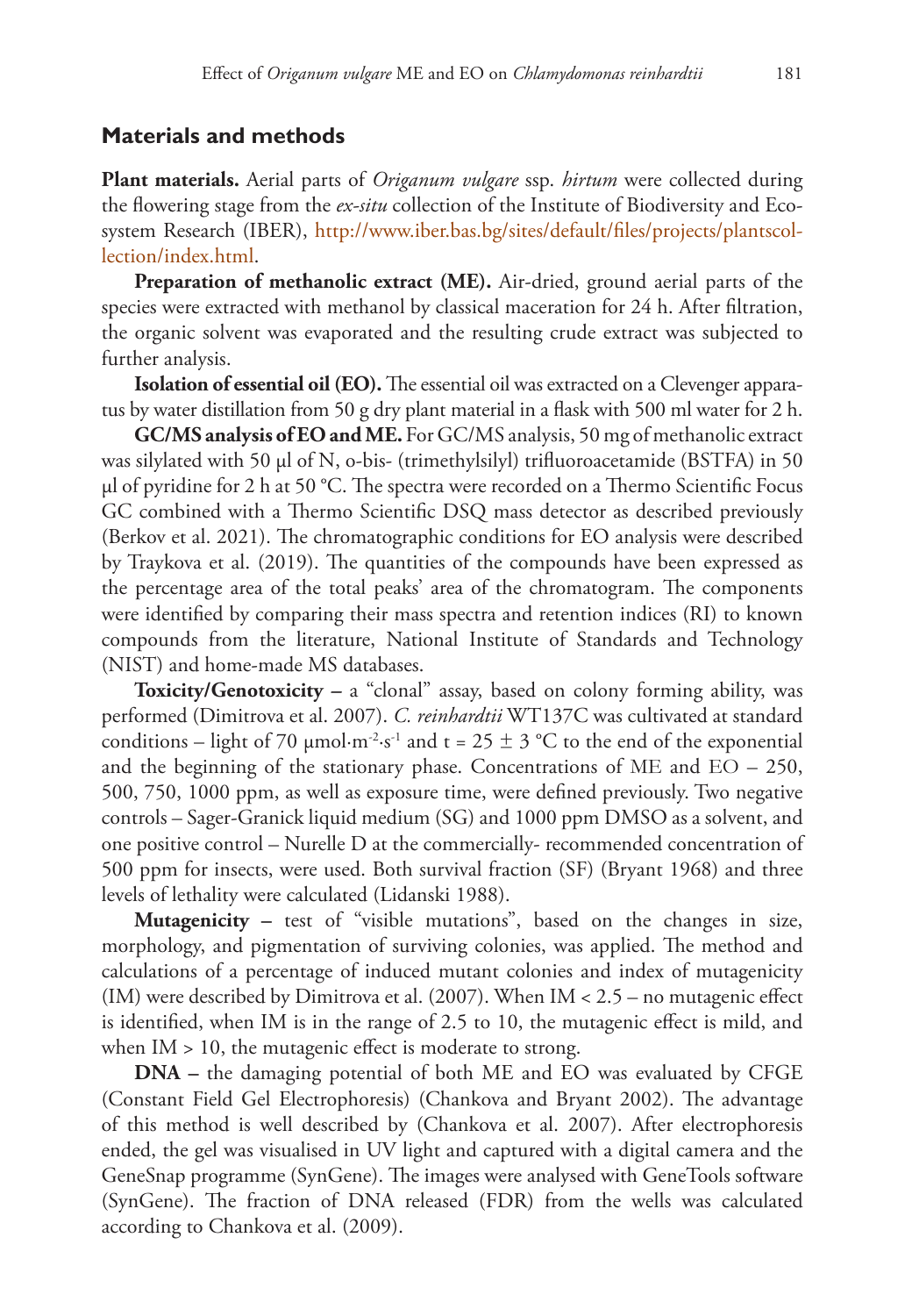**Data analysis –** All presented data are averages from at least three independent experiments. Statistical data processing was performed with GraphPad Prism version 6.04 (San Diego, USA) and One-way Analysis of Variance (ANOVA) with multiple comparisons, using the Tukey method to compare the results of different treatments.

# **Results**

*Chemical composition* – carvacrol (74.34%), *p*-cymene (9.46%), *γ*-terpinene (10.66%), *α*-pinene (1.73%), *β*-pinene (1.34%) and carvacrol methyl ether (1.23%) were identified as the main components of essential oil. The other components were presented in quantities of less than 1%.

In the methanolic extract, various primary metabolites as fructose (10.32%), glucose (11.65%), sucrose (10.51%), organic acids – succinic (0.60%), malic (1.09%) and linolenic acid (0.78%) were found. Phenolic acids – 4(p)-hydroxybenzoic (0.53%) and vanillic (0.22%), rosmarinic acid (6.06%), terpenoids – carvacrol (15.67%), caryophyllene (0.40%), flavonoids – catechin (0.23%) 6-hydroxyflavone glycoside (1.49%) were identified as the main secondary metabolites.

*Toxicity/Genotoxicity –* as the first step of our investigation, we had to clarify two points: whether Nurelle D, chosen as a positive control at the recommended commercial dose for aphids control, would have a detrimental effect on the model plant cells and whether DMSO, as a solvent, would affect *C. reinhardtii* cells negatively. As seen in Fig. 1, no statistically significant decrease in the cells survival fraction after the treatment with DMSO and Nurelle D was found, compared to the negative control SG ( $P < 0.05$ ).



**Figure 1.** Cells survival fraction in negative and positive control samples of *C. reinhardtii* strain 137C. Mean values from at least three independent experiments. Error bars represent standard errors of mean values. The statistical significance of the differences is presented as follows: \* P < 0.05; \*\* P < 0.01; \*\*\*  $P < 0.001$ ; ns - no significant difference.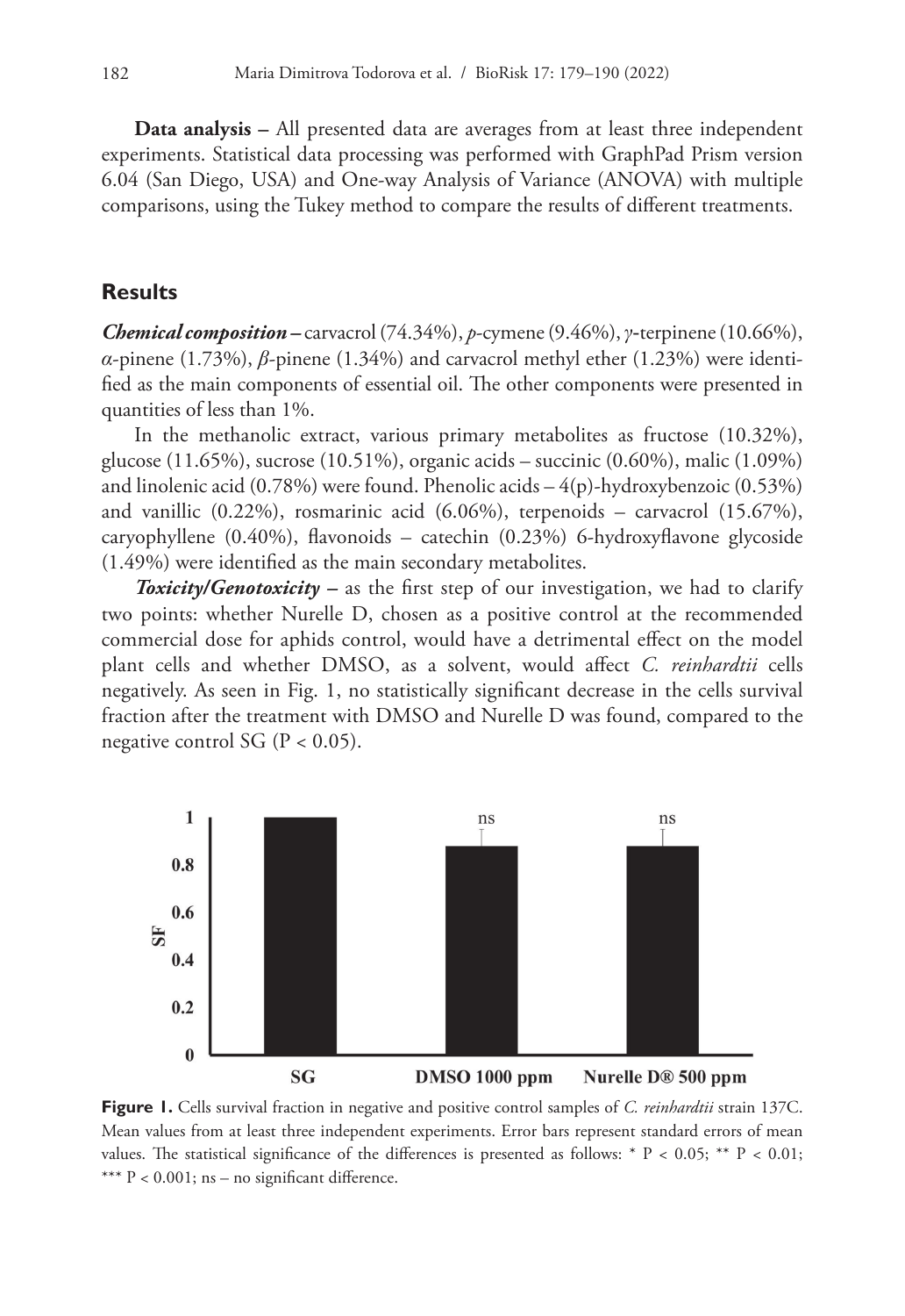Analysing curves in Fig. 2, statistically significant reduction of cell survival after the treatment with both highest concentrations of ME 750 ppm (SF =  $0.25 \pm 0.08$ ) and 1000 ppm (SF =  $0.00026 \pm 0.08$ ) was shown. In the range of 250 ppm and 500 ppm, some plateau was formed. Better expressed dose-effect was obtained for EO (Fig. 2) at a concentration of 250 ppm or above (SF =  $0.51 \pm 0.09$ ; SF =  $0.34$  $\pm$  0.11 and SF = 0.09  $\pm$  0.02) (\*\*\* p < 0.0001). One-way ANOVA analysis reveals statistically significant differences between: SG vs. 250 ppm EO; SG vs. 500 ppm EO; SG vs. 750 ppm EO; SG vs. 1000 ppm EO; SG vs. 750 ppm ME; SG vs. 1000 ppm ME (\*\*\*, p < 0.001).



**Figure 2.** Cells survival fractions (*SF*) after the treatment with *Origanum vulgare* ME and EO. Mean data are from three independent experiments. Error bars represent standard errors of mean values. Where no error bars are evident, errors were equal to or smaller than the symbols.

Further, we had to calculate three levels of lethality –  $LD_{20}$ ,  $LD_{50}$  and  $LD_{80}$  as a commonly-used approach for comparing the genotoxic potential of standard mutagens or other chemical/physical factors. The stronger genotoxic potential of essential oil is obvious by data shown in Table 1. Approximately two-fold lower EO concentrations can induce  $LD_{20}$ ,  $LD_{50}$  and  $LD_{80}$  comparing with those of ME.

**Table 1.** LD<sub>30</sub>, LD<sub>50</sub> and LD<sub>80</sub> in strain 137C, measured after the treatment with *Origanum vulgare* spp. *hirtum* ME and EO.

| Origanum vulgare subsp. hirtum |     |     |
|--------------------------------|-----|-----|
| Methanolic extract [ppm]       | 54ء | 310 |
| Essential oil [ppm]            | 263 | 588 |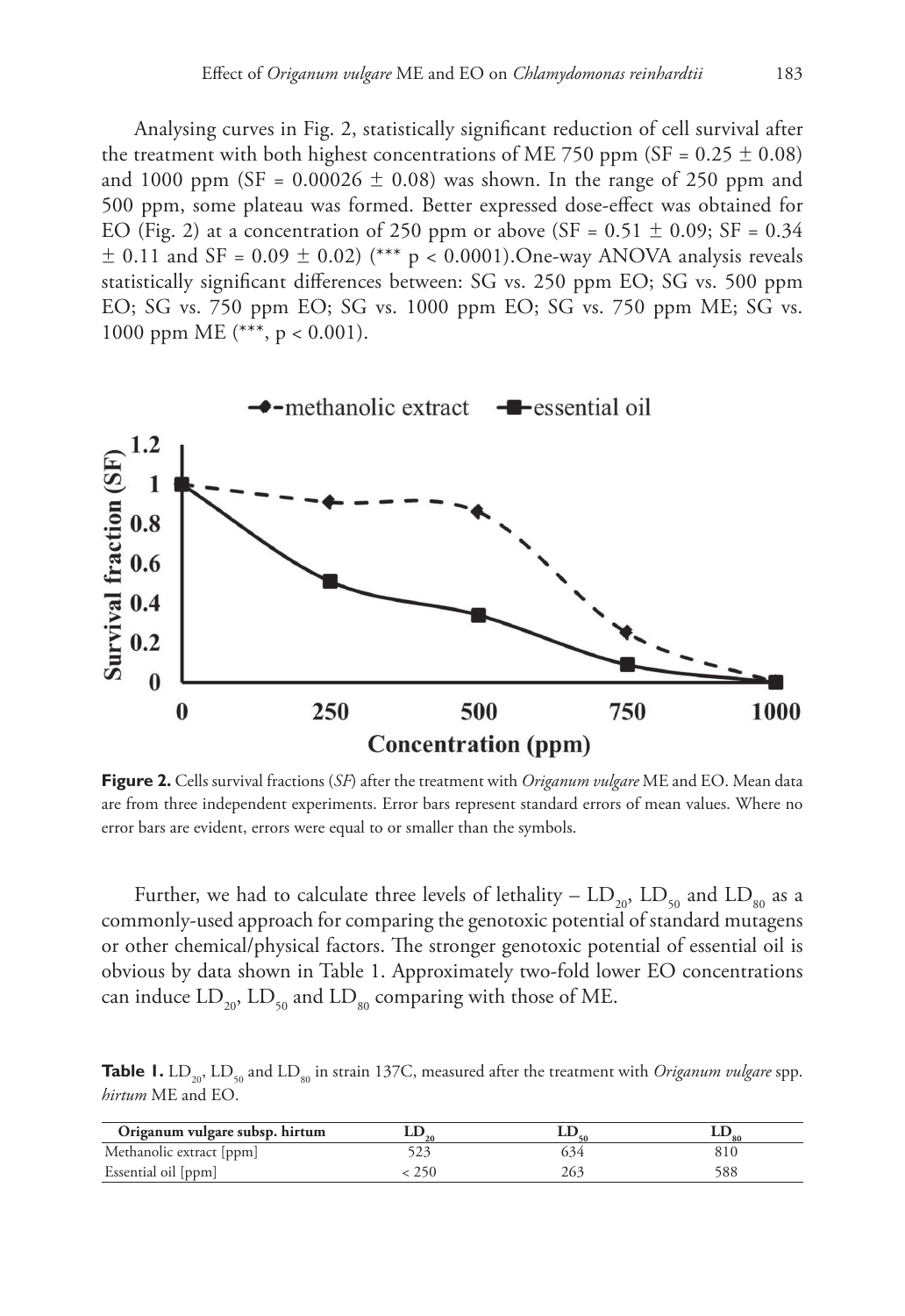## Mutagenicity – test of "visible mutations"

The next step in our investigation was to reveal whether both ME and EO of *Origanum vulgare* spp. *hirtum* possess some mutagenic potential on *C. reinhardtii*. The level of spontaneous "visible mutations" was 0.136%. Calculated IM clearly demonstrated an absence of mutagenic capacity for DMSO and Nurelle D. No mutagenic capacity of ME and EO was identified (IM < 2).

#### DNA-damaging potential of ME and EO

Our CFGE results show no DNA damaging capacity of ME. The levels of DSBs, measured after treatment with concentrations in the range of 250 – 1000 ppm, were approximately similar to the levels of spontaneously arisen DSB in the control sample (Fig. 3). One-way ANOVA analysis reveals statistically significant differences between: SG vs. 250 ppm EO; SG vs. 500 ppm EO; SG vs. 750 ppm EO; SG vs. 1000 ppm EO (\*\*\*, p < 0.001); SG vs. 500 ppm ME (\*, p < 0.05).

A quite different curve was drawn from the DSB levels measured after treatment with EO (Fig. 3). Around two-fold higher levels of DSBs were calculated compared to those in the negative control and the samples treated with methanolic extract. All differences, showing higher values compared to the negative control, were statistically significant. These results demonstrate a stronger DNA-damaging potential of oregano EO than that of ME under our experimental conditions. A well evident correlation was found between the potential of oregano EO to induce DSBs and lower SF measured as a colony-forming ability.



**Figure 3.** DSBs measured after treatment with different concentrations of ME and EO of *Origanum vulgare* spp. *hirtum*. Mean data are from three independent experiments. Error bars represent standard errors of mean values. Where no error bars are evident, errors are equal to or smaller than the symbols. The statistical significance of the differences is presented as follows: \* p < 0.05; \*\* p < 0.01; \*\*\* p < 0.001; ns – no significant difference.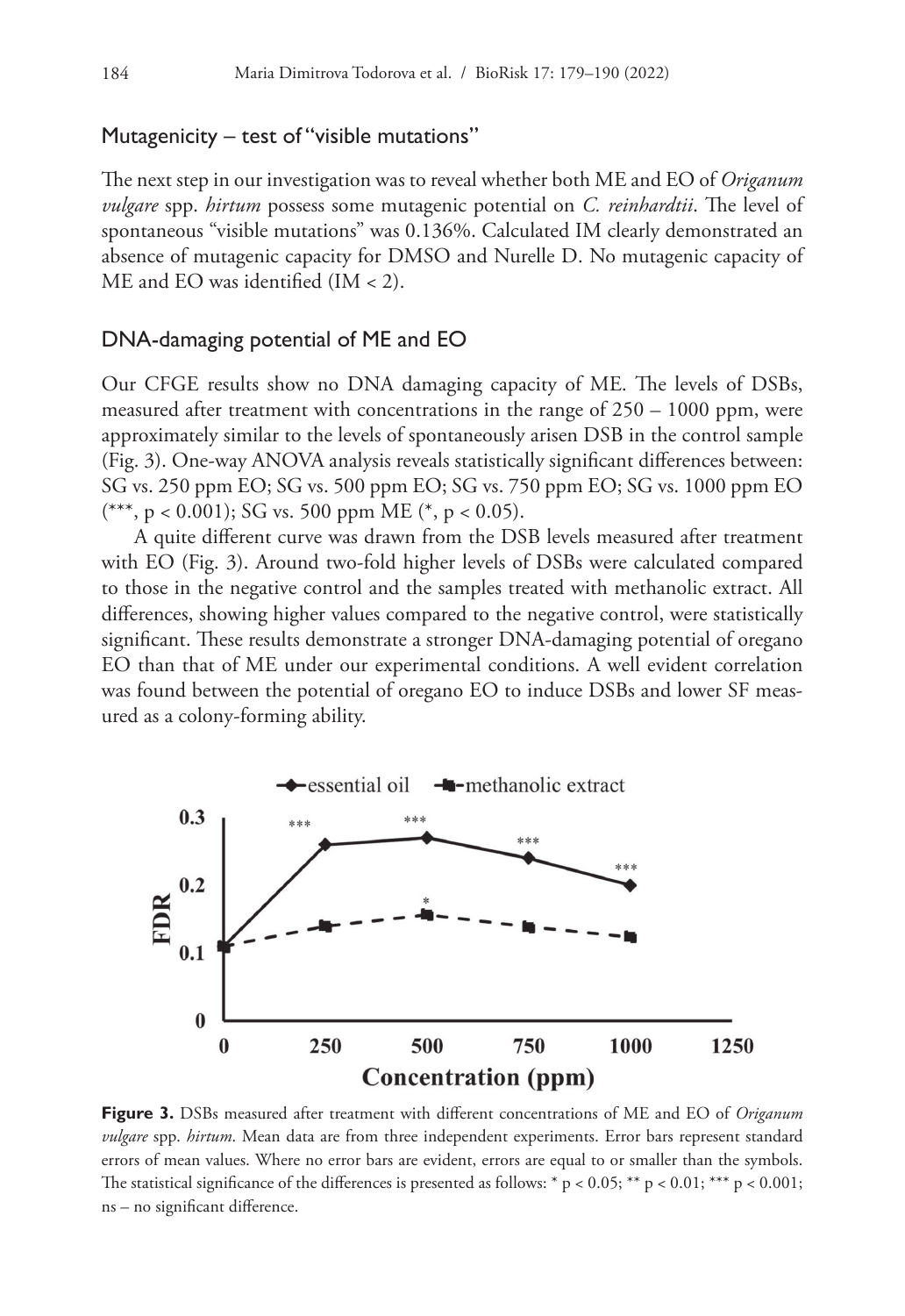# **Discussion**

Previously, it was found by us that *Origanum vulgare* ssp. *hirtum* extracts and essential oil can cause *Myzus persicae* mortality depending on the concentrations applied. Here, an attempt was made to clarify whether ME and EO of *Origanum vulgare* subsp. *hirtum*, in doses causing even low levels of mortality in aphids, would have harmful effects – toxic/genotoxic, mutagenic and/or DNA damaging on *C. reinhardtii*, used as a plant test-system.

The better-pronounced capacity of EO vs. ME to decrease *C. reinhardtii* cell survival was demonstrated by comparing the concentrations inducing three levels of lethality –  $LD_{20}$ ,  $LD_{50}$  and  $LD_{80}$ . It was calculated that EO is about 1.4–2-fold more genotoxic for algae cells than ME. Till now, a large spectrum of effects of oregano EO has been described – phytotoxic (Ibáñez and Blázquez 2017, 2020; Grul'ová et al. 2020; Abd-ElGawad et al. 2021), antimicrobial (Karaday et al. 2020; Simirgiotis et al. 2020), antifungal (Puškárová et al. 2017; Saghrouchni et al. 2021); insecticidal (Alkan 2020), anti-plant pathogens (Raveau et al. 2020) etc. The data reported by us have further expanded this spectrum.

Information concerning DNA damaging or mutagenic potential of ME and EO are scarce. Llana-Ruiz-Cabello et al. (2018), using both MN test and comet assay (standard and enzyme-modified), have reported no increased levels of MN and DNA damage. Contrary to this study, our experiments revealed, for the first time, the DNA damaging capacity of oregano EO. It was clarified that the level of DSBs depends on the concentration applied. The good relationship between increased DSBs levels and decreased survival, described by us, might be linked to one of the main constituents of EO, likely to be carvacrol.

Both oregano ME and EO were shown to possess no mutagenic activity in *C. reinhardtii* test-system. Similar findings have been described previously by others (Adam et al. 1998; Karpouhtsis et al. 1998). No mutagenic effect on Aims test and no mutagenic or recombinogenic activity for ME and EO were found, using the Wing Somatic Mutation and Recombination Test (SMART) on *D. melanogaster.*

# **Conclusion**

In this study, mild toxic/genotoxic and statistically non-significant DNA damaging potential of ME and concentration-dependent effects of EO were identified. The differences in the mode of action of EO and ME could be related to differences in their chemical composition. Further experiments are required in order to clarify the effect of main and minor constituents. Well-expressed toxic/genotoxic capacity of EO, as well as its capacity to damage DNA inducing DSBs, but the absence of mutagenic potential, could be considered as a good reason to recommend *Origanum vulgare* subsp. *hirtum* EO as a promising candidate for purposes of "green" technologies.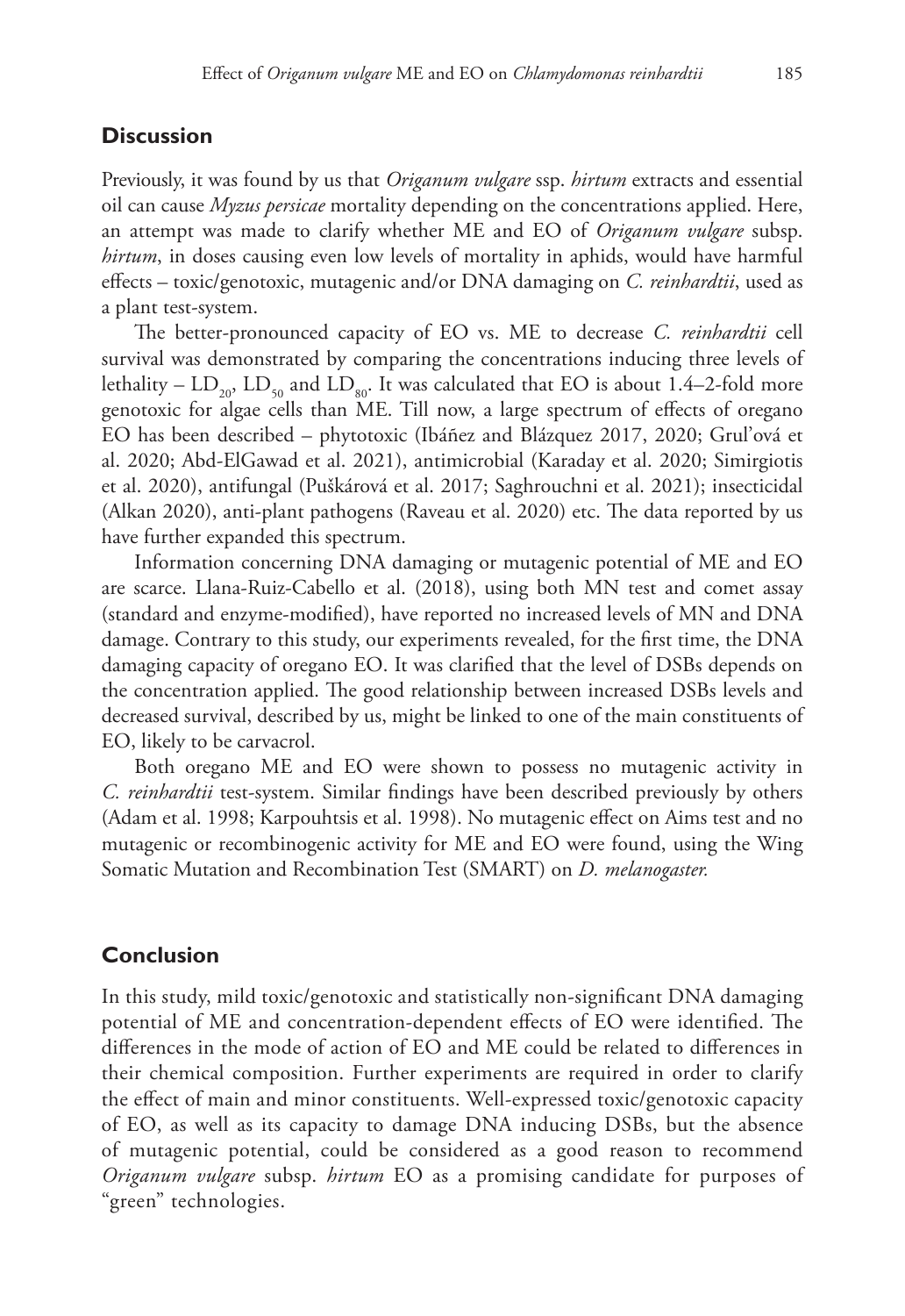### **Acknowledgements**

This research was funded by The Bulgarian National Science Fund, contract number 16/2 /11.12.2017.

#### **References**

- Abd-ElGawad AM, El Gendy AENG, Assaeed AM, Al-Rowaily SL, Alharthi AS, Mohamed TA, Nassar MI, Dewir YH, Elshamy AI (2021) Phytotoxic effects of plant essential oils: A systematic review and structure-activity relationship based on chemometric analyses. Plants 10(1): e36. <https://doi.org/10.3390/plants10010036>
- Adam K, Sivropoulou A, Kokkini S, Lanaras T, Arsenakis M (1998) Antifungal activities of *Origanum vulgare* subsp. *hirtum*, *Mentha spicata*, *Lavandula angustifolia*, and *Salvia fruticosa* essential oils against human pathogenic fungi. Journal of Agricultural and Food Chemistry 46(5): 1739–1745.<https://doi.org/10.1021/jf9708296>
- Aksmann A, Pokora W, Baścik-Remisiewicz A, Dettlaff-Pokora A, Wielgomas B, Dziadziuszko M, Tukaj Z (2014) Time-dependent changes in antioxidative enzyme expression and photosynthetic activity of *Chlamydomonas reinhardtii* cells under acute exposure to cadmium and anthracene. Ecotoxicology and Environmental Safety 110: 31–40. [https://doi.](https://doi.org/10.1016/j.ecoenv.2014.08.005) [org/10.1016/j.ecoenv.2014.08.005](https://doi.org/10.1016/j.ecoenv.2014.08.005)
- Ali H, Khan E, Ilahi I (2019) Environmental chemistry and ecotoxicology of hazardous heavy metals: Environmental persistence, toxicity, and bioaccumulation. Journal of Chemistry 2019: 1–14.<https://doi.org/10.1155/2019/6730305>
- Alkan M (2020) Chemical composition and insecticidal potential of different *Origanum* spp. (Lamiaceae) essential oils against four stored product pests. Turkiye Entomoloji Dergisi 44(2): 149–163. <https://doi.org/10.16970/entoted.620387>
- Almeida AC, Gomes T, Langford K, Thomas KV, Tollefsen KE (2019) Oxidative stress potential of the herbicides bifenox and metribuzin in the microalgae *Chlamydomonas reinhardtii.* Aquatic Toxicology (Amsterdam, Netherlands) 210: 117–128. [https://doi.org/10.1016/j.](https://doi.org/10.1016/j.aquatox.2019.02.021) [aquatox.2019.02.021](https://doi.org/10.1016/j.aquatox.2019.02.021)
- Angelova O, Miadokova E, Parvanova P, Gregan F, Chankova S (2014) Differences in the bioactivity of methanolic and water extracts of poppy (*Papaver rhoeas* L.). Dokladi na Bulgarskata Akademiâ na Naukite 67(2): 243–250.
- Araniti F, Landi M, Lupini A, Sunseri F, Guidi L, Abenavoli MR (2018) *Origanum vulgare* essential oils inhibit glutamate and aspartate metabolism altering the photorespiratory pathway in *Arabidopsis thaliana* seedlings. Journal of Plant Physiology 231: 297–309. <https://doi.org/10.1016/j.jplph.2018.10.006>
- Balandrin MF, Klocke JA (1988) Medicinal, Aromatic, and Industrial Materials from Plants. In: Bajaj YPS (Ed.) Medicinal and Aromatic Plants I. Biotechnology in Agriculture and Forestry, vol 4. Springer, Berlin, Heidelberg, 3–36. [https://doi.org/10.1007/978-3-642-73026-9\\_1](https://doi.org/10.1007/978-3-642-73026-9_1)
- Berkov S, Pechlivanova D, Denev R, Nikolova M, Georgieva L, Sidjimova B, Bakalov D, Tafradjiiska R, Stoynev A, Momekov G, Bastida J (2021) GC-MS analysis of Amaryllidaceae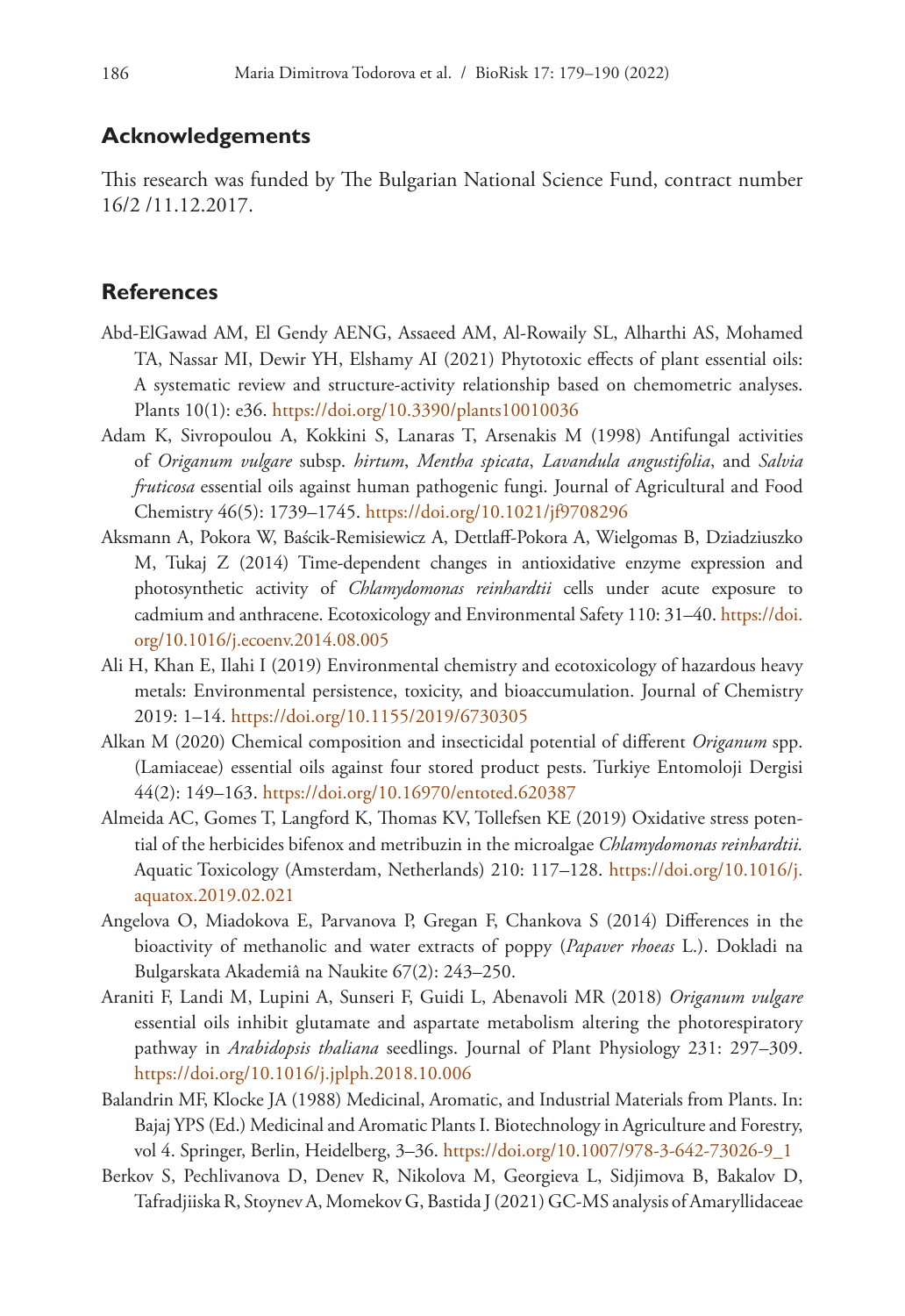and Sceletium-type alkaloids in bioactive fractions from *Narcissus* cv. Hawera. Rapid Commun Mass Spectrom 35(14): e9116.<https://doi.org/10.1002/rcm.9116>

- Böcker T, Möhring N, Finger R (2019) Herbicide free agriculture? A bio-economic modelling application to Swiss wheat production. Agricultural Systems 173: 378–392. [https://doi.](https://doi.org/10.1016/j.agsy.2019.03.001) [org/10.1016/j.agsy.2019.03.001](https://doi.org/10.1016/j.agsy.2019.03.001)
- Boenigk J, Beisser D, Zimmermann S, Bock C, Jakobi J, Grabner D, Großmann L, Rahmann S, Barcikowski S, Sures B (2014) Effects of silver nitrate and silver nanoparticles on a planktonic community: General trends after short-term exposure. PLoS ONE 9(8): e95340.<https://doi.org/10.1371/journal.pone.0095340>
- Bona E, Cantamessa S, Pavan M, Novello G, Massa N, Rocchetti A, Gamalero E (2016) Sensitivity of *Candida albicans* to essential oils: Are they an alternative to antifungal agents? Journal of Applied Microbiology 121(6): 1530–1545. [https://doi.org/10.1111/](https://doi.org/10.1111/jam.13282) [jam.13282](https://doi.org/10.1111/jam.13282)
- Bryant PE (1968) Survival after fractionated doses of radiation: Modification by anoxia of the response of Chlamydomonas. Nature 219(5149): 75–77. [https://doi.](https://doi.org/10.1038/219075b0) [org/10.1038/219075b0](https://doi.org/10.1038/219075b0)
- Chalifour A, Arts MT, Kainz MJ, Juneau P (2014) Combined effect of temperature and bleaching herbicides on photosynthesis, pigment and fatty acid composition of *Chlamydomonas reinhardtii.* European Journal of Phycology 49(4): 508–515. [https://doi.org/10.1080/096](https://doi.org/10.1080/09670262.2014.977962) [70262.2014.977962](https://doi.org/10.1080/09670262.2014.977962)
- Chankova S, Bryant P (2002) Acceleration of DNA-double strand rejoining during the adaptive response of *Chlamydomonas reinhardtii.* Radiatsionnaia Biologiia, Radioecologiia 42(6): 600–603.
- Chankova S, Yurina N (2012) Micro-algae as a model system for studying of genotype resistance to oxidative stress and adaptive response. In: Mothersill CE, Korogodina V, Seymour CB (Eds) Radiobiology and Environmental Security. Springer, Dordrecht, 19–30. [https://doi.org/10.1007/978-94-007-1939-2\\_3](https://doi.org/10.1007/978-94-007-1939-2_3)
- Chankova S, Dimitrova M, Kapchina-Toteva V (2006) New untraditional biotest using *Chlamydomonas reinhardtii* for screening of genotoxic and mutagenic potential of aquatic trials. In: Topalski E, Baikov B (Eds) VI<sup>th</sup> International Symposium "Ecology-sustainable development", Vratza (Bulgaria), October 2006. Union of Scientists in Bulgaria Publisher, Vratza, 131–138. [in Bulgarian]
- Chankova S, Dimova E, Dimitrova M, Bryant P (2007) Induction of DNA double-strand breaks by zeocin in *Chlamydomonas reinhardtii* and the role of increased DNA doublestrand breaks rejoining in the formation of an adaptive response. Radiation and Environmental Biophysics 46(4): 409–416.<https://doi.org/10.1007/s00411-007-0123-2>
- Chankova SG, Yurina NP, Dimova EG, Ermohina OV, Oleskina YP, Dimitrova MT, Bryant PE (2009) Pretreatment with heat does not affect double-strand breaks DNA rejoining in *Chlamydomonas reinhardtii.* Journal of Thermal Biology 34(7): 332–336. [https://doi.](https://doi.org/10.1016/j.jtherbio.2009.06.002) [org/10.1016/j.jtherbio.2009.06.002](https://doi.org/10.1016/j.jtherbio.2009.06.002)
- Chankova S, Todorova T, Parvanova P, Miteva D, Mitrovska Z, Angelova O, Imreova P, Mucaji P (2013) Kaempferol and jatropham: Are they protective or detrimental for *Chlamydomonas reinhardtii?* Dokladi na Bulgarskata Akademiâ na Naukite 66(8): 1121–1128.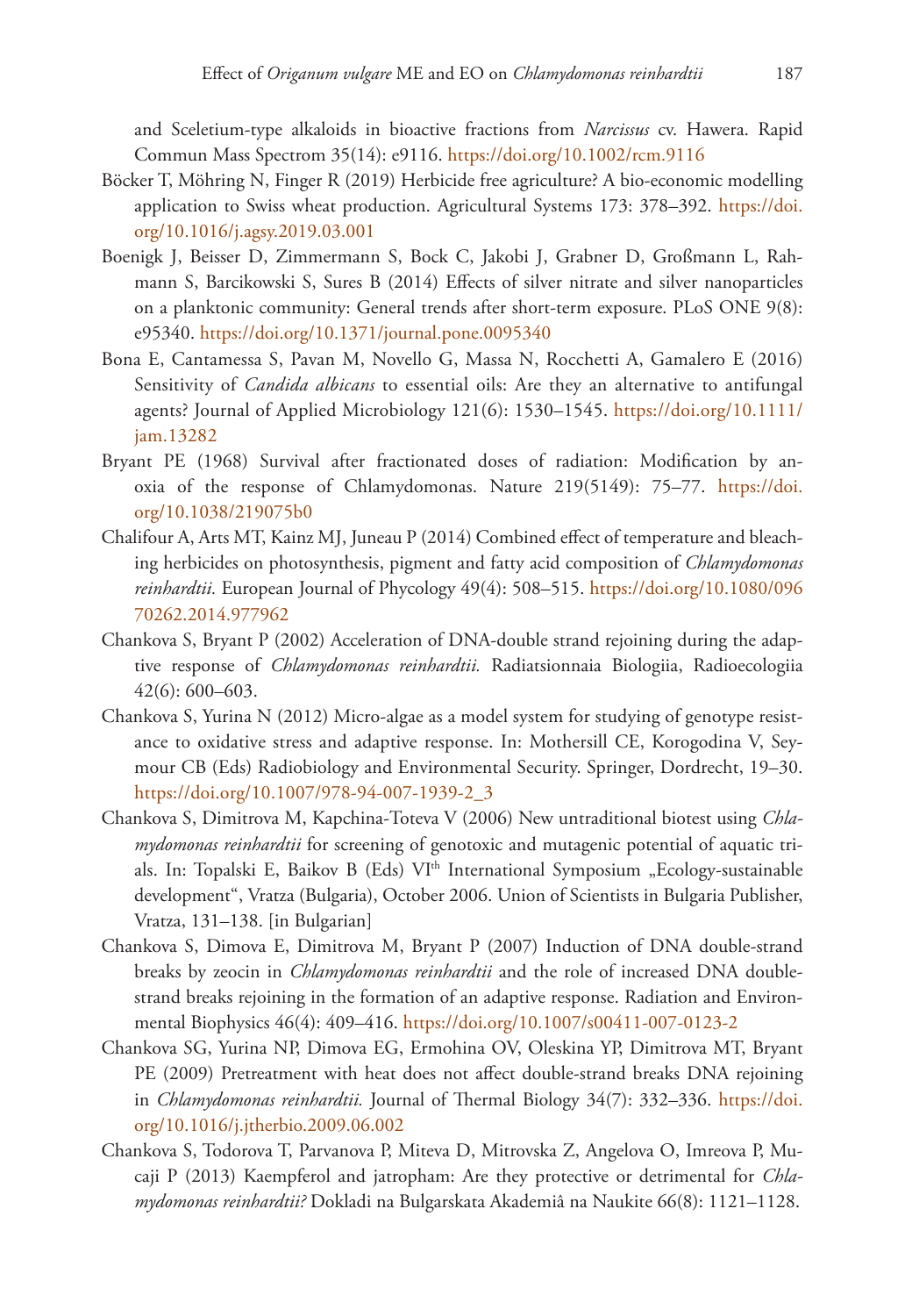- Chen L, Zhou L, Liu Y, Deng S, Wu H, Wang G (2012) Toxicological effects of nanometer titanium dioxide (nano-TiO2) on *Chlamydomonas reinhardtii.* Ecotoxicology and Environmental Safety 84: 155–162. <https://doi.org/10.1016/j.ecoenv.2012.07.019>
- Chu EW, Karr JR (2017) Environmental impact: concept, consequences, measurement. Reference Module in Life Sciences, 278–296. <https://doi.org/10.1016/B978-0-12-809633-8.02380-3>
- Cordeau S, Triolet M, Wayman S, Steinberg C, Guillemin JP (2016) Bioherbicides: Dead in the water? A review of the existing products for integrated weed management. Crop Protection (Guildford, Surrey) 87: 44–49.<https://doi.org/10.1016/j.cropro.2016.04.016>
- Della Pepa T, Elshafie HS, Capasso R, De Feo V, Camele I, Nazzaro F, Scognamiglio MR, Caputo L (2019) Antimicrobial and phytotoxic activity of *Origanum heracleoticum* and *O. majorana* essential oils growing in Cilento (Southern Italy). Molecules (Basel, Switzerland) 24(14): e2576.<https://doi.org/10.3390/molecules24142576>
- Dimitrova M, Dimova E, Mitrovska Z, Kapchina-Toteva V, Chankova S (2007) Testing of polluted soil samples for genotoxic potential using *Chlamydomonas reinhardtii.* Algological Studies 123(1): 111–121.<https://doi.org/10.1127/1864-1318/2007/0123-0111>
- Dimitrova M, Mitrovska Z, Kapchina-Toteva V, Dimova E, Chankova S (2009) Testing of polluted air samples for genotoxic potential using *Chlamydomonas reinhardtii.* Dokladi na Bulgarskata Akademiâ na Naukite 62(1): 57–62.
- Dimitrova M, Miteva D, Mitrovska Z, Chankova S (2014) Cadmium induced stress response in different genotypes of *Chlamydomonas reinhardtii.* Dokladi na Bulgarskata Akademiâ na Naukite 67(7): 943–950.
- Elshafie HS, Gruľová D, Baranová B, Caputo L, De Martino L, Sedlák V, Camele I, De Feo V (2019) Antimicrobial activity and chemical composition of essential oil extracted from *Solidago canadensis* L. growing wild in Slovakia. Molecules (Basel, Switzerland) 24(7): e1206.<https://doi.org/10.3390/molecules24071206>
- Fouad R, Bousta D, Lalami AEO, Chahdi FO, Amri I, Jamoussi B, Greche H (2015) Chemical composition and herbicidal effects of essential oils of *Cymbopogon citratus* (DC) Stapf, *Eucalyptus cladocalyx*, *Origanum vulgare* L. and *Artemisia absinthium* L. cultivated in Morocco. Journal of Essential Oil-Bearing Plants 18(1): 112–123. [https://doi.org/10.108](https://doi.org/10.1080/0972060X.2014.901631) [0/0972060X.2014.901631](https://doi.org/10.1080/0972060X.2014.901631)
- Gerwick BC, Sparks TC (2014) Natural products for pest control: An analysis of their role, value and future. Pest Management Science 70(8): 1169–1185.<https://doi.org/10.1002/ps.3744>
- Gill HK, Garg H 2014. Pesticide: environmental impacts and management strategies. In: Larramendy ML, Soloneski S (Eds) Pesticides-toxic aspects, Intech, Rijeka, Croatia 8, 187–230. <http://dx.doi.org/10.5772/57399>
- Gnanavel I (2015) Eco-friendly weed control options for sustainable agriculture. Science International (Lahore) 3(2): 37–47. <https://doi.org/10.17311/sciintl.2015.37.47>
- Gruľová D, Caputo L, Elshafie HS, Baranová B, De Martino L, Sedlák V, Gogaľová Z, Poráčová J, Camele I, De Feo V (2020) Thymol chemotype *Origanum vulgare* L. essential oil as a potential selective bio-based herbicide on monocot plant species. Molecules (Basel, Switzerland) 25(3): e595.<https://doi.org/10.3390/molecules25030595>
- Heap I (2021) The International Herbicide-Resistant Weed Database. Online. [accessed: October 28, 2021]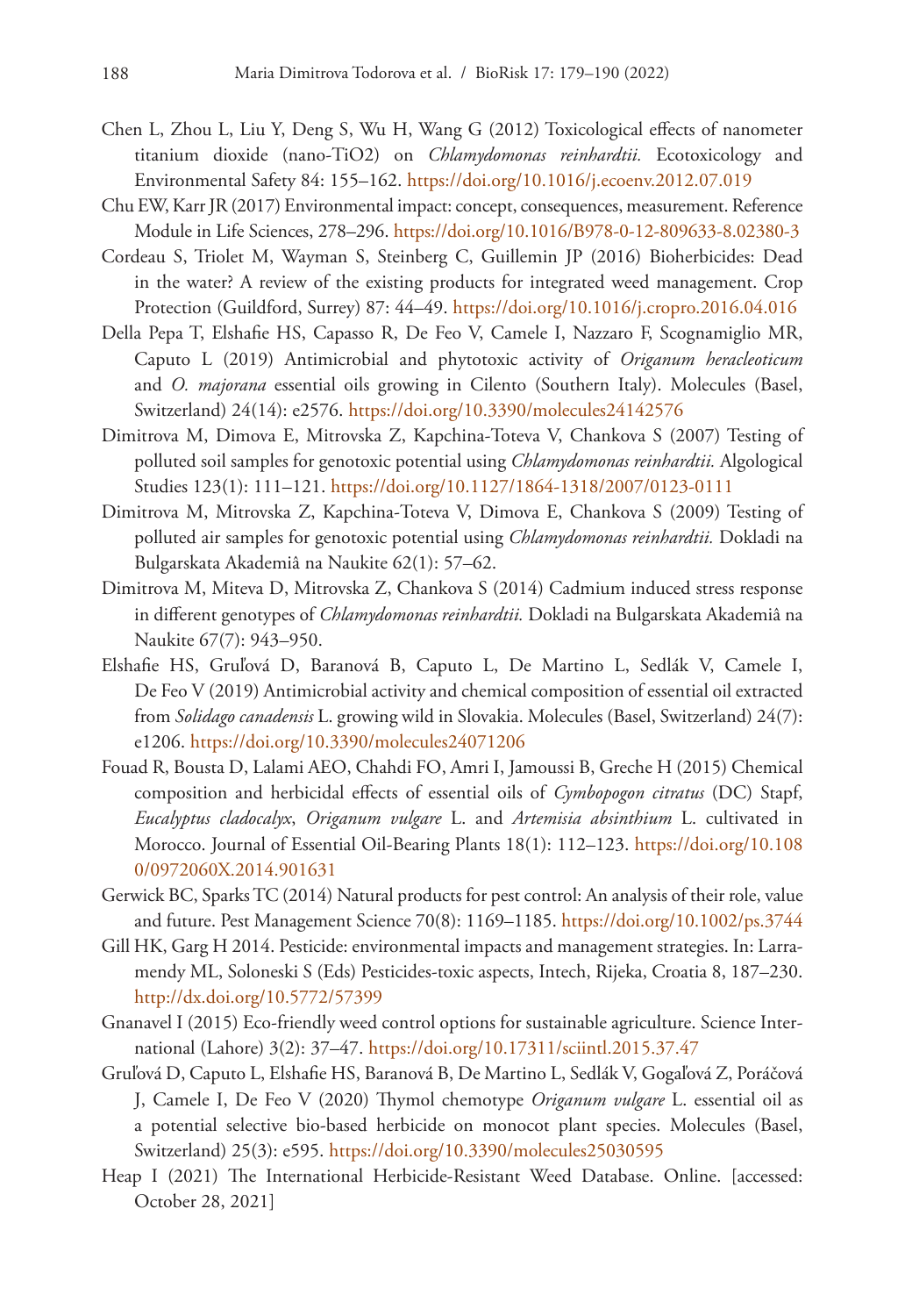- Ibáñez MD, Blázquez MA (2017) Herbicidal value of essential oils from oregano-like flavour species. Food and Agricultural Immunology 28(6): 1168–1180. [https://doi.org/10.1080/](https://doi.org/10.1080/09540105.2017.1332010) [09540105.2017.1332010](https://doi.org/10.1080/09540105.2017.1332010)
- Ibáñez MD, Blázquez MA (2020) Phytotoxic effects of commercial essential oils on selected vegetable crops: Cucumber and tomato. Sustainable Chemistry and Pharmacy 15: e100209. <https://doi.org/10.1016/j.scp.2019.100209>
- Jamers A, Blust R, De Coen W, Griffin JL, Jones OA (2013) An omics based assessment of cadmium toxicity in the green alga *Chlamydomonas reinhardtii.* Aquatic Toxicology (Amsterdam, Netherlands) 126: 355–364.<https://doi.org/10.1016/j.aquatox.2012.09.007>
- Jankowska M, Rogalska J, Wyszkowska J, Stankiewicz M (2018) Molecular targets for components of essential oils in the insect nervous system– A review. Molecules (Basel, Switzerland) 23(1): e34.<https://doi.org/10.3390/molecules23010034>
- Karaday M, Yıldırım V, Güllüce M (2020) Antimicrobial activity and other biological properties of oregano essential oil and carvacrol. Anatolian Journal of Biology 1(2): 52–68.
- Karpouhtsis I, Pardali E, Feggou E, Kokkini S, Scouras ZG, Mavragani-Tsipidou P (1998) Insecticidal and genotoxic activities of oregano essential oils. Journal of Agricultural and Food Chemistry 46(3): 1111–1115.<https://doi.org/10.1021/jf970822o>
- Kopaskova M, Hadjo L, Yankulova B, Jovtchev G, Galova E, Sevcovicova A, Mucaji P, Miadokova E, Bryant P, Chankova S (2012) Extract of *Lillium candidum* L. can modulate the genotoxicity of the antibiotic zeocin. Molecules (Basel, Switzerland) 17(1): 80–97. <https://doi.org/10.3390/molecules17010080>
- Lidanski T (1988) Statistical methods in biology and agriculture. Zemizdat, Sofia, 374 pp. [in Bulgarian]
- Lins L, Dal Maso S, Foncoux B, Kamili A, Laurin Y, Genva M, Jijakli MH, De Clerck C, Fauconnier ML, Deleu M (2019) Insights into the relationships between herbicide activities, molecular structure and membrane interaction of cinnamon and citronella essential oils components. International Journal of Molecular Sciences 20(16): e4007. [https://doi.](https://doi.org/10.3390/ijms20164007) [org/10.3390/ijms20164007](https://doi.org/10.3390/ijms20164007)
- Llana-Ruiz-Cabello M, Puerto M, Maisanaba S, Guzmán-Guillén R, Pichardo S, Cameán AM (2018) Use of micronucleus and comet assay to evaluate evaluate the genotoxicity of oregano essential oil (*Origanum vulgare* l. Virens) in rats orally exposed for 90 days. Journal of Toxicology and Environmental Health, Part A, 81(12): 525–533. [https://doi.org/10.10](https://doi.org/10.1080/15287394.2018.1447522) [80/15287394.2018.1447522](https://doi.org/10.1080/15287394.2018.1447522)
- Matković A, Marković T, Vrbničanin S, Sarić-Krsmanović M, Božić D (2018) Chemical composition and *in vitro* herbicidal activity of five essential oils on Johnson grass (*Sorghum halepense* [L.] Pers.). Lekovite sirovine 38: 44–50. [http://dx.doi.org/10.5937/](http://dx.doi.org/10.5937/leksir1838044M) [leksir1838044M](http://dx.doi.org/10.5937/leksir1838044M)
- Melegari SP, Perreault F, Costa RHR, Popovic R, Matias WG (2013) Evaluation of toxicity and oxidative stress induced by copper oxide nanoparticles in the green alga *Chlamydomonas reinhardtii.* Aquatic Toxicology (Amsterdam, Netherlands) 142: 431–440. [https://doi.](https://doi.org/10.1016/j.aquatox.2013.09.015) [org/10.1016/j.aquatox.2013.09.015](https://doi.org/10.1016/j.aquatox.2013.09.015)
- Nikolova MT, Berkov SH (2018) Use of essential oils as natural herbicides. Ecologia Balkanica  $10(2): 1-7.$